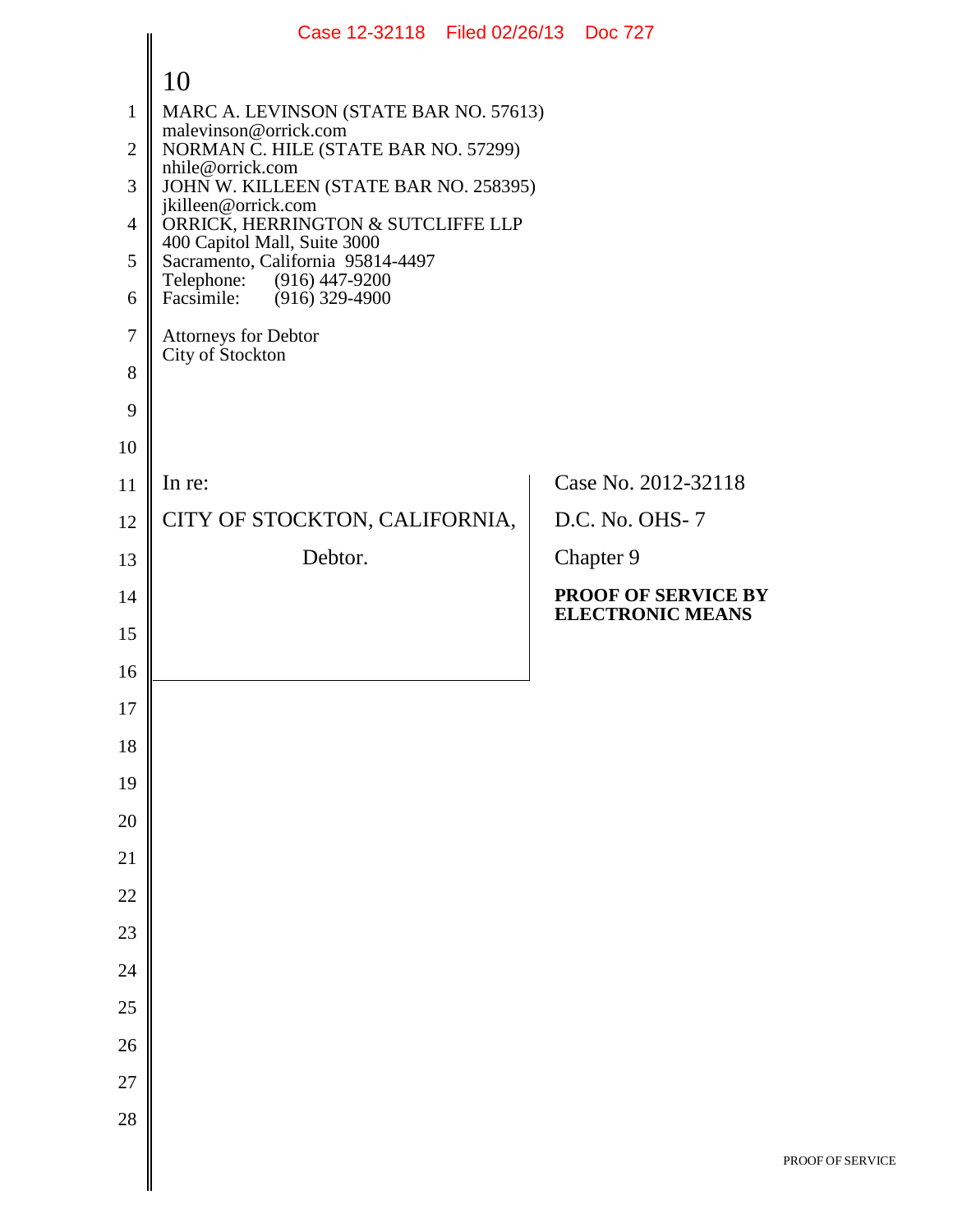|                | Case 12-32118 Filed 02/26/13 Doc 727                                                                                                                                                               |
|----------------|----------------------------------------------------------------------------------------------------------------------------------------------------------------------------------------------------|
|                |                                                                                                                                                                                                    |
| $\mathbf{1}$   | I am a citizen of the United States, more than eighteen years old and not a party to this                                                                                                          |
| $\overline{2}$ | action. My place of employment and business address is 400 Capitol Mall, Suite 3000,                                                                                                               |
| 3              | Sacramento, California 95814.                                                                                                                                                                      |
| 4              | On February 26, 2013, I served the foregoing:                                                                                                                                                      |
| 5              | NOTICE OF CITY OF STOCKTON'S MOTION UNDER BANKRUPTCY<br>1.                                                                                                                                         |
| 6              | <b>RULE 9019 FOR APPROVAL OF ITS SETTLEMENT WITH AMBAC ASSURANCE</b><br><b>CORPORATION;</b>                                                                                                        |
| 7              | <b>CITY OF STOCKTON'S MOTION UNDER BANKRUPTCY RULE 9019</b><br><b>FOR APPROVAL OF ITS SETTLEMENT WITH AMBAC ASSURANCE</b><br><b>CORPORATION;</b>                                                   |
| 8              | <b>DECLARATION OF ROBERT DEIS IN SUPPORT OF THE CITY OF</b><br>3.                                                                                                                                  |
| 9              | <b>STOCKTON'S MOTION UNDER BANKRUPTCY RULE 9019 FOR APPROVAL OF</b><br>ITS SETTLEMENT WITH AMBAC ASSURANCE CORPORATION; AND                                                                        |
| 10             | <b>DECLARATION OF LUCINDA HRUSKA-CLAEYS IN SUPPORT OF</b><br>THE CITY OF STOCKTON'S MOTION UNDER BANKRUPTCY RULE 9019 FOR                                                                          |
| 11             | APPROVAL OF ITS SETTLEMENT WITH AMBAC ASSURANCE CORPORATION.                                                                                                                                       |
| 12             | by transmitting electronically to the email addresses set forth below pursuant to Fed. R. Civ. P.                                                                                                  |
| 13             | $5(b)(2)(E)$ :                                                                                                                                                                                     |
| 14             | Antonia.Darling@usdoj.gov; John.Luebberke@stocktongov.com; BetteJean.McCole@unionbank.com;                                                                                                         |
| 15             | RKaplan@jmbm.com; NDeLancie@jmbm.com; gavin.wilkinson@wellsfargo.com; lucinda.hruska-<br>claeys@wellsfargo.com; wkannel@mintz.com; rmoche@mintz.com; jim.barry@dexia-us.com;                       |
| 16             | marcus.wendehog@dexia-us.com; nrust@whitecase.com; rkampfner@whitecase.com;<br>john.jordan@nationalpfg.com; llarose@winston.com; strum@winston.com; mwalsh@winston.com;                            |
| 17             | matthew.cohn@optinuityar.com; gary.saunders@optinuityar.com; hhorn@assuredguaranty.com;<br>klyons@assuredguaranty.com; tworkman@assuredguaranty.com; etashman@sidley.com; jbjork@sidley.com;       |
| 18             | gina ratto@calpers.ca.gov; dee@govette-assoc.com; deecon45@aol.com; swim@govette-assoc.com;<br>AlanD3370@aol.com; dave@mastagni.com; davidm@mastagni.com; cplatten@wmprlaw.com;                    |
| 19             | mrenner@wmprlaw.com; kim@goyette-assoc.com; joerose@joeroselaw.com; jsantella@oe3.org;<br>meggener@oe3.org, dwane.milnes@sbcglobal.net; sfelderstein@ffwplaw.com; jrios@ffwplaw.com;               |
| 20             | mgowdy@frk.com; jjohnston@jonesday.com; matthew.troy@usdoj.gov; patsamsell@patsamsell.com;<br>hiltonwilliams@paulhastings.com; tomcounts@paulhastings.com; kburrows@crla.org; dcollins@pilpca.org; |
| 21             | slmartinez@wclp.org; shaffner@wclp.org; solson@seyfarth.com; jdejonker@seyfarth.com; mgardener@mintz.com;<br>awalker@mintz.com; jdavis@mintz.com; aobrient@mintz.com; sfelderstein@ffwplaw.com;    |
| 22             | donna@parkinsonphinney.com; tom@parkinsonphinney.com; jrios@ffwplaw.com;<br>Neal.Lutterman@stocktongov.com; gneal@sidley.com; Olivia@joeroselaw.com; Jerry.Blair@doj.ca.gov;                       |
| 23             | lfujiu@whitecase.com; jmorse@jonesday.com; vanroolaw@gmail.com; moyeds@sec.gov;<br>gfreeman@sheppardmullin.com; mlauter@sheppardmullin.com; vanroolaw@gmail.com;                                   |
| 24             | Abeles.Jerry@arentfox.com; Jerry.Blair@doj.ca.gov; ramseylaw@sbcglobal.net; rileywalter@w2lg.com;<br>jmorse@jonesday.com; jlavinsky@hansonbridgett.com; gfreeman@sheppardmullin.com;               |
| 25             | mlauter@sheppardmullin.com;hnevins@hsmlaw.com; rileywalter@w2lg.com; Michael.lubic@klgates.com;<br>brett.bissett@klgates.com; jhansenlaw101@gmail.com; wdahl@DahlLaw.net; cdahl@DahlLaw.net        |
| 26             | abreisinger@DahlLaw.net; nhotchkiss@trainorfairbook.com; rkwun@bowmanandassoc.com;<br>dnealy@whitecase.com; ploone@frk.com; dcreeggan@trainorfairbrook.com; jbuchman@bwslaw.com;                   |
| 27             | drallis@sulmeyerlaw.com; mwilhelm@W2LG.com; hkevane@pszjlaw.com; ccraige@sidley.com                                                                                                                |
| 28             |                                                                                                                                                                                                    |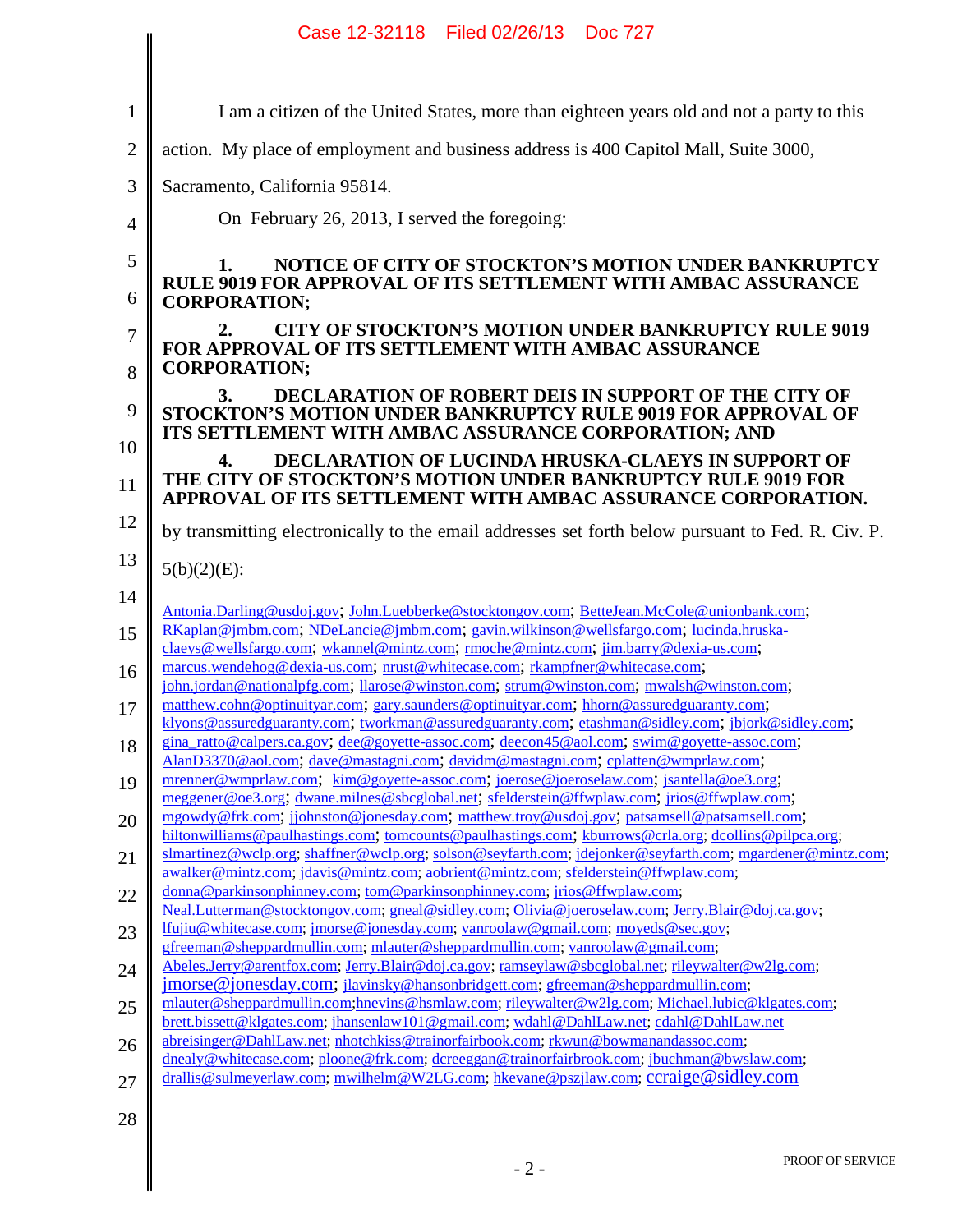|                | Case 12-32118 Filed 02/26/13 Doc 727                                                                 |  |
|----------------|------------------------------------------------------------------------------------------------------|--|
|                |                                                                                                      |  |
| 1              | <b>Parties Requesting Special Notice:</b>                                                            |  |
| $\mathbf{2}$   | Antonia G. Darling, Assistant U.S. Trustee<br>U.S. Department of Justice, Office of the U.S. Trustee |  |
| 3              | Email: Antonia.Darling@usdoj.gov                                                                     |  |
| $\overline{4}$ | <b>Attorneys for Ambac Assurance Corp.</b><br>c/o Jerrold E. Abeles                                  |  |
| 5              | <b>Arent Fox LLP</b><br>Abeles.Jerry@arentfox.com                                                    |  |
| 6              | <b>Attorneys for Kemper Sports Management, Inc.</b>                                                  |  |
| 7              | Union Bank, N.A.<br>c/o BetteJean McCole, Vice President                                             |  |
| 8              | <b>Special Assets Department</b><br>Email: BetteJean.McCole@unionbank.com                            |  |
| 9              |                                                                                                      |  |
| 10             | Union Bank, N.A.<br>c/o Robert B. Kaplan, Esq.                                                       |  |
| 11             | c/o Nick De Lancie, Esq.<br>Jeffer Mangels Butler & Mitchell LLP                                     |  |
| 12             | Email: RKaplan@jmbm.com<br>Email: NDeLancie@jmbm.com                                                 |  |
| 13             | <b>Attorneys for Creditor Waste Management</b><br>Hefner, Stark & Marois, LLP                        |  |
| 14             | c/o Howard S. Nevins, Esq.                                                                           |  |
| 15             | hnevins@hsmlaw.com;                                                                                  |  |
| 16             | <b>Wells Fargo Bank, National Association</b><br>c/o Gavin Wilkinson, Vice President                 |  |
| 17             | Email: gavin.wilkinson@wellsfargo.com<br>lucinda.hruska-claeys@wellsfargo.com                        |  |
| 18             | <b>Wells Fargo Bank, National Association</b>                                                        |  |
| 19             | Mintz, Levin, Cohn, Ferris, Glovsky and Popeo, P.C.<br>c/o William W. Kannel, Esq.                   |  |
| 20             | Richard H. Moche, Esq.<br>Michael S. Gardener, Esq.                                                  |  |
| 21             | Adrienne K. Walker, Esq.<br>Email: wkannel@mintz.com                                                 |  |
| 22             | rmoche@mintz.com<br>mgardener@mintz.com                                                              |  |
| 23             | awalker@mintz.com                                                                                    |  |
| 24             | Wells Fargo Bank, National Assn, as Indenture Trustee<br>c/o Jeffry A. Davis, Esq.                   |  |
| 25             | Abigail V. O'Brient, Esq.<br>Mintz Levin Cohn Ferris Glovsky and Popeo, P.C.                         |  |
| 26             | Email: jdavis@mintz.com<br>avobrient@mintz.com                                                       |  |
| 27             |                                                                                                      |  |
| 28             |                                                                                                      |  |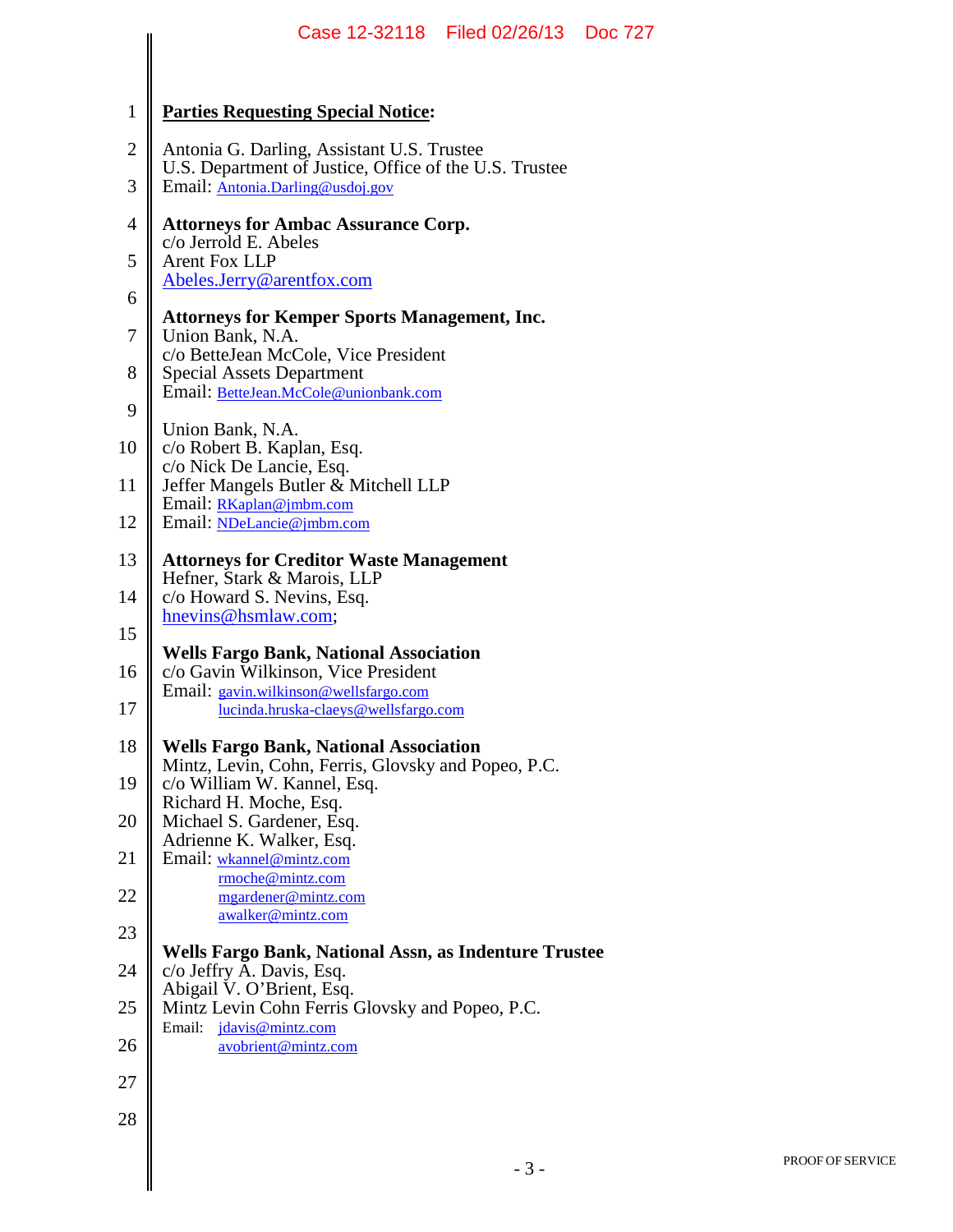|                | Case 12-32118 Filed 02/26/13 Doc 727                                                               |
|----------------|----------------------------------------------------------------------------------------------------|
| 1              | <b>Dexia Credit Local</b>                                                                          |
| $\overline{2}$ | c/o Jim Barry, Esq.<br>c/o Marcus Wendehog, Esq.                                                   |
| 3              | Email: jim.barry@dexia-us.com<br>Email: marcus.wendehog@dexia-us.com                               |
| $\overline{4}$ | <b>Dexia Credit Local</b>                                                                          |
| 5              | c/o Neil Rust, Esq.<br>Roberto J. Kampfner, Esq.                                                   |
| 6              | Lauren C. Fujiu<br>David C. Nealy                                                                  |
| 7              | White & Case LLP<br>Email: nrust@whitecase.com                                                     |
| 8              | rkampfner@whitecase.com<br>lfujiu@whitecase.com;<br>dnealy@whitecase.com                           |
| 9              | <b>National Public Finance Guarantee Corporation</b>                                               |
| 10             | c/o John Jordan, Managing Director – Portfolio Surveillance<br>Email: john.jordan@nationalpfg.com  |
| 11             |                                                                                                    |
| 12             | The City's Bond Insurers, as follows:                                                              |
| 13             | National Public Finance Guarantee Corporation<br>Winston & Strawn LLP                              |
| 14             | Matthew M. Walsh, Esq.<br>Lawrence A. Larose, Esq.                                                 |
| 15             | Sarah Trum, Esq.<br>Email: mwalsh@winston.com                                                      |
| 16             | Email: llarose@winston.com<br>Email: strum@winston.com                                             |
| 17             | <b>Optinuity Alliance Resources Corporation</b>                                                    |
| 18             | c/o Matthew A. Cohn<br>Gary Saunders, Esq., Deputy General Counsel, Director & Assistant Secretary |
| 19             | Email: matthew.cohn@optinuityar.com<br>Email: gary.saunders@optinuityar.com                        |
| 20             | Assured Guaranty Corp. and Assured Guaranty Municipal Corp.<br>c/o Holly Horn                      |
| 21             | Kevin Lyons<br>Terence Workman                                                                     |
| 22             | Christina M. Craige                                                                                |
| 23             | Email: ccraige@sidley.com<br>Email: hhorn@assuredguaranty.com                                      |
| 24             | Email: klyons@assuredguaranty.com<br>Email: tworkman@assuredguaranty.com                           |
| 25             | <b>Assured Guaranty</b>                                                                            |
| 26             | c/o Eric D. Tashman, Esq.<br><b>Sidley Austin LLP</b>                                              |
| 27             | Email: etashman@sidley.com                                                                         |
| 28             |                                                                                                    |
|                | $-4-$                                                                                              |
|                |                                                                                                    |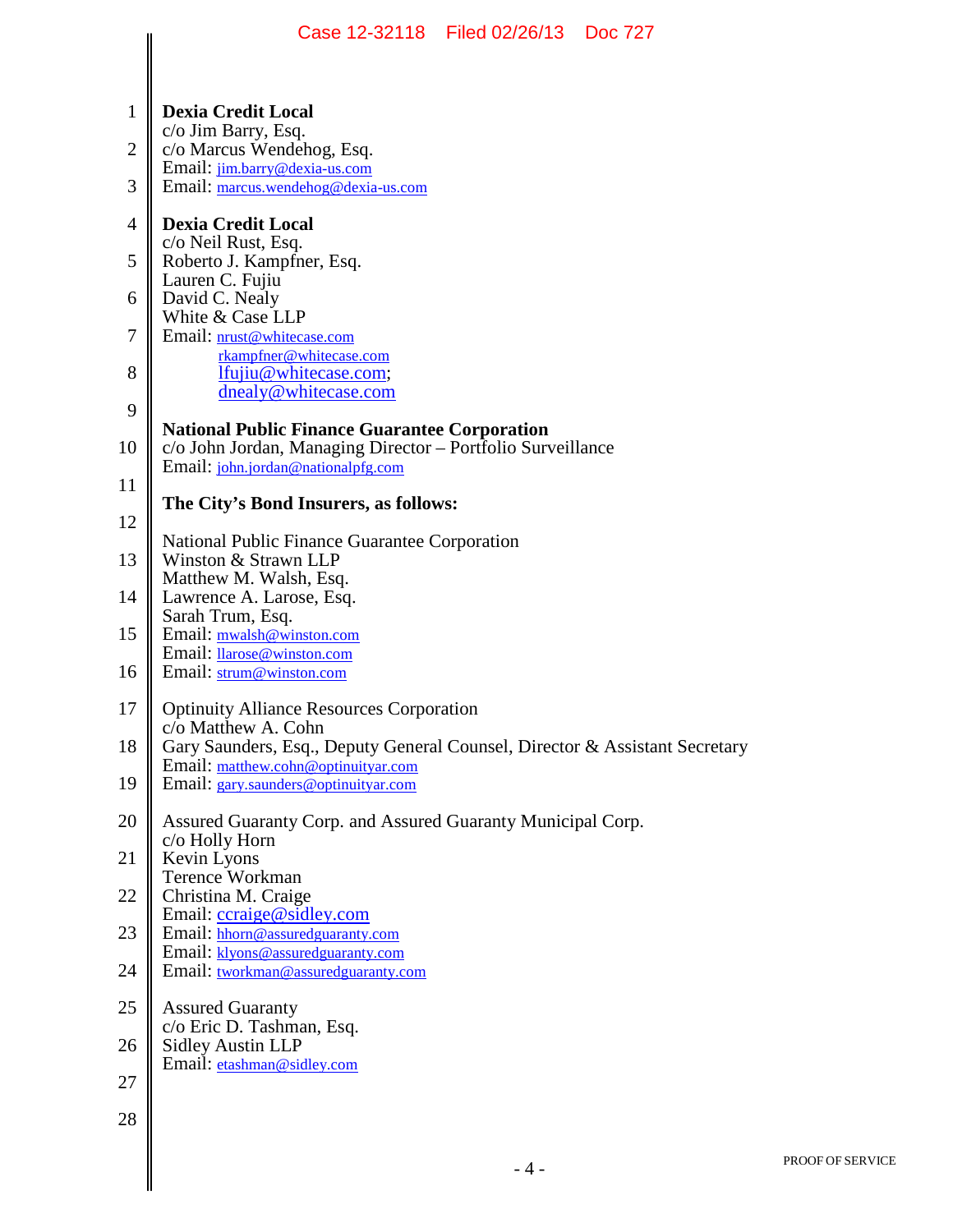|                | Case 12-32118   Filed 02/26/13   Doc 727                                          |       |  |
|----------------|-----------------------------------------------------------------------------------|-------|--|
| $\mathbf{1}$   | <b>Assured Guaranty</b>                                                           |       |  |
| $\overline{c}$ | c/o Jeffrey E. Bjork, Esq.<br><b>Sidley Austin LLP</b>                            |       |  |
| 3              | 555 West Fifth Street<br>Los Angeles, CA 90013                                    |       |  |
| $\overline{4}$ | Email: jbjork@sidley.com<br>CalPERS, as follows:                                  |       |  |
| 5              | California Public Employees Retirement System                                     |       |  |
| 6              | c/o Gina Ratto, Esq., CalPERS' Deputy Counsel<br>Lincoln Plaza North              |       |  |
| 7              | Email: gina_ratto@calpers.ca.gov                                                  |       |  |
| 8              | California Public Employees Retirement System<br>c/o Michael B. Lubic             |       |  |
| 9              | <b>Brett D. Bissett</b><br><b>K&amp;L Gates LLP</b>                               |       |  |
| 10             | Michael.lubic@klgates.com<br>Brett.bissett@klgates.com                            |       |  |
| 11             | <b>Counsel for SPMA, as follows:</b>                                              |       |  |
| 12             | <b>Stockton Police Management Association</b>                                     |       |  |
| 13             | c/o Dee Contreras, Esq.<br>Goyette & Associates, Inc.                             |       |  |
| 14<br>15       | Email: dee@goyette-assoc.com<br>deecon45@aol.com                                  |       |  |
| 16             | The Labor Representative for the SPMA, as follows:                                |       |  |
| 17             | <b>Stockton Police Management Association</b><br>c/o David Swim                   |       |  |
| 18             | Goyette & Associates, Inc.<br>Email: swim@goyette-assoc.com                       |       |  |
| 19             | <b>Counsel for SPOA, as follows:</b>                                              |       |  |
| 20             | <b>Stockton Police Officers' Association</b><br>Email: donna@parkinsonphinney.com |       |  |
| 21             | Email: tom@parkinsonpinney.com                                                    |       |  |
| 22             | <b>Stockton Police Officers' Association</b><br>c/o Alan C. Davis, Esq.           |       |  |
| 23             | Davis and Reno<br>Email: AlanD3370@aol.com                                        |       |  |
| 24             | <b>Stockton Police Officers' Association</b>                                      |       |  |
| 25             | c/o David E. Mastagni, Jr., Esq.<br>Mastagni, Holstedt, Amick, Miller & Johnsen   |       |  |
| 26             | Email: dave@mastagni.com<br>davidm@mastagni.com                                   |       |  |
| 27             |                                                                                   |       |  |
| 28             |                                                                                   |       |  |
|                |                                                                                   | $-5-$ |  |
|                |                                                                                   |       |  |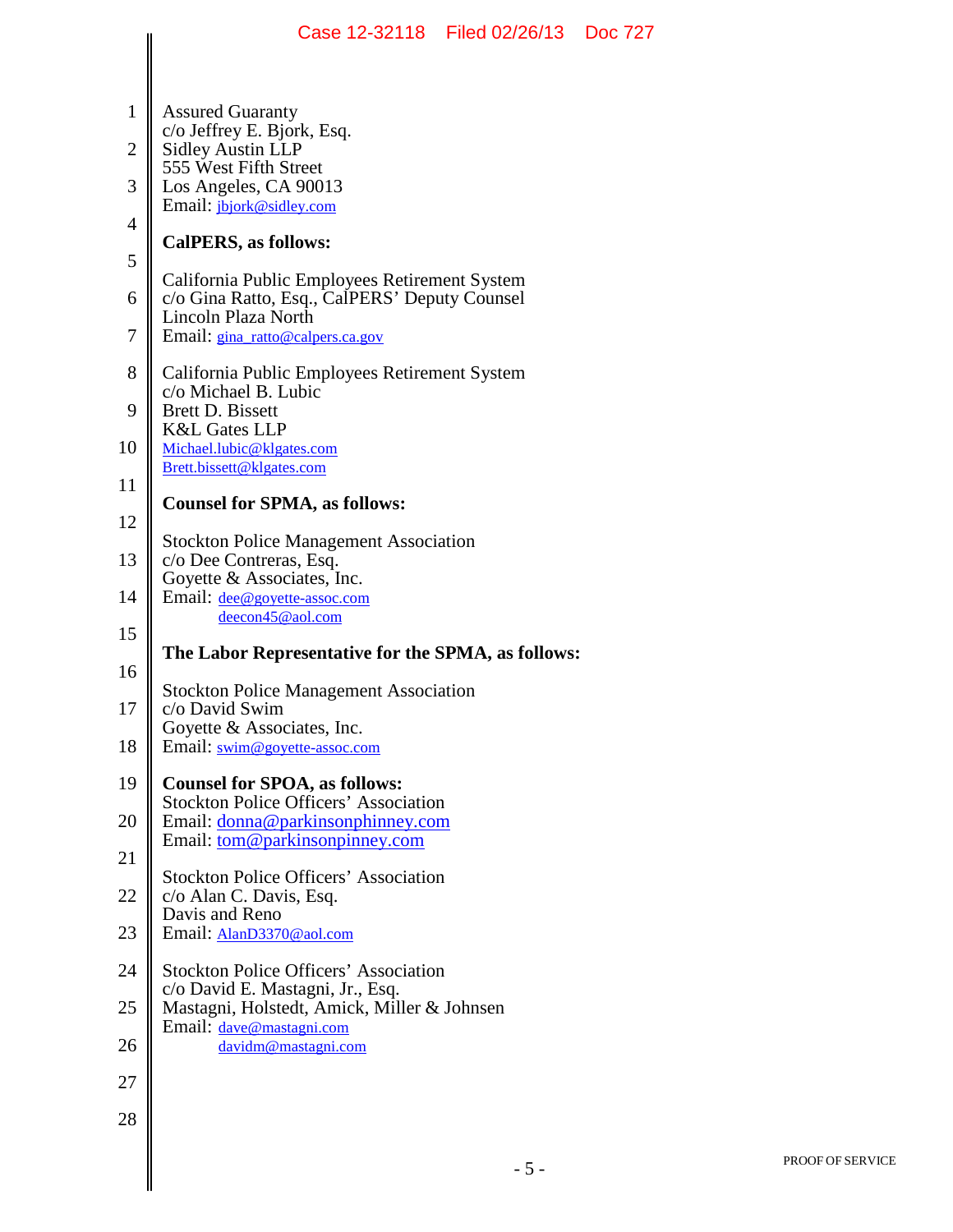|                | Case 12-32118 Filed 02/26/13 Doc 727                                                                  |
|----------------|-------------------------------------------------------------------------------------------------------|
|                |                                                                                                       |
| 1              | <b>Counsel for SFMU, as follows:</b>                                                                  |
| $\overline{2}$ | <b>Stockton Fire Management Unit</b>                                                                  |
| 3              | c/o Christopher E. Platten, Esq.<br>Mark Renner, Esq.<br>Email: cplatten@wmprlaw.com                  |
| 4              | Email: mrenner@wmprlaw.com                                                                            |
| 5              | <b>Counsel for IAFF, as follows:</b>                                                                  |
| 6              | International Association of Firefighters Local 456<br>c/o Christopher E. Platten, Esq.               |
| 7              | Mark Renner, Esq.<br>Wylie, McBride, Platten & Renner                                                 |
| 8              | Email: cplatten@wmprlaw.com<br>Email: mrenner@wmprlaw.com                                             |
| 9              | <b>Counsel for SMMSLU, as follows:</b>                                                                |
| 10             | Stockton Mid-Management/Supervisory Level Unit                                                        |
| 11             | c/o Dee Contreras, Esq.<br>Goyette & Associates, Inc.                                                 |
| 12             | Email: <u>dee@goyette-assoc.com</u><br>deecon45@aol.com                                               |
| 13             | The Labor Representative for SMMSLU, as follows:                                                      |
| 14             | Stockton Mid-Management/Supervisory Level Unit                                                        |
| 15             | c/o Kim Gillingham<br>Email: kim@goyette-assoc.com                                                    |
| 16             | <b>Counsel for SCEA, as follows:</b>                                                                  |
| 17             | <b>Stockton City Employees' Association</b>                                                           |
| 18             | c/o Joseph W. Rose, Esq.<br>Rose Law Firm P.C., Attorneys at Law                                      |
| 19             | Email: joerose@joeroselaw.com<br>Email: Olivia@joeroselaw.com                                         |
| 20             | OE3, as follows:                                                                                      |
| 21             | <b>Operating Engineers Local 3</b>                                                                    |
| 22             | $c$ Joe Santella, Business Representative for O & M and Water Supervisory<br>Email: jsantella@oe3.org |
| 23             | <b>Operating Engineers Local 3</b><br>Public Employee Division, Stockton                              |
| 24             | c/o Michael Eggener, Business Representative for Trades and Maintenance<br>Email: meggener@oe3.org    |
| 25<br>26       | <b>ARECOS, as follows:</b>                                                                            |
| 27             | Association of Retired Employees of the City of Stockton                                              |
| 28             | c/o Dwane Milnes, President<br>Email: <u>dwane.milnes@sbcglobal.net</u>                               |
|                |                                                                                                       |
|                | $-6-$                                                                                                 |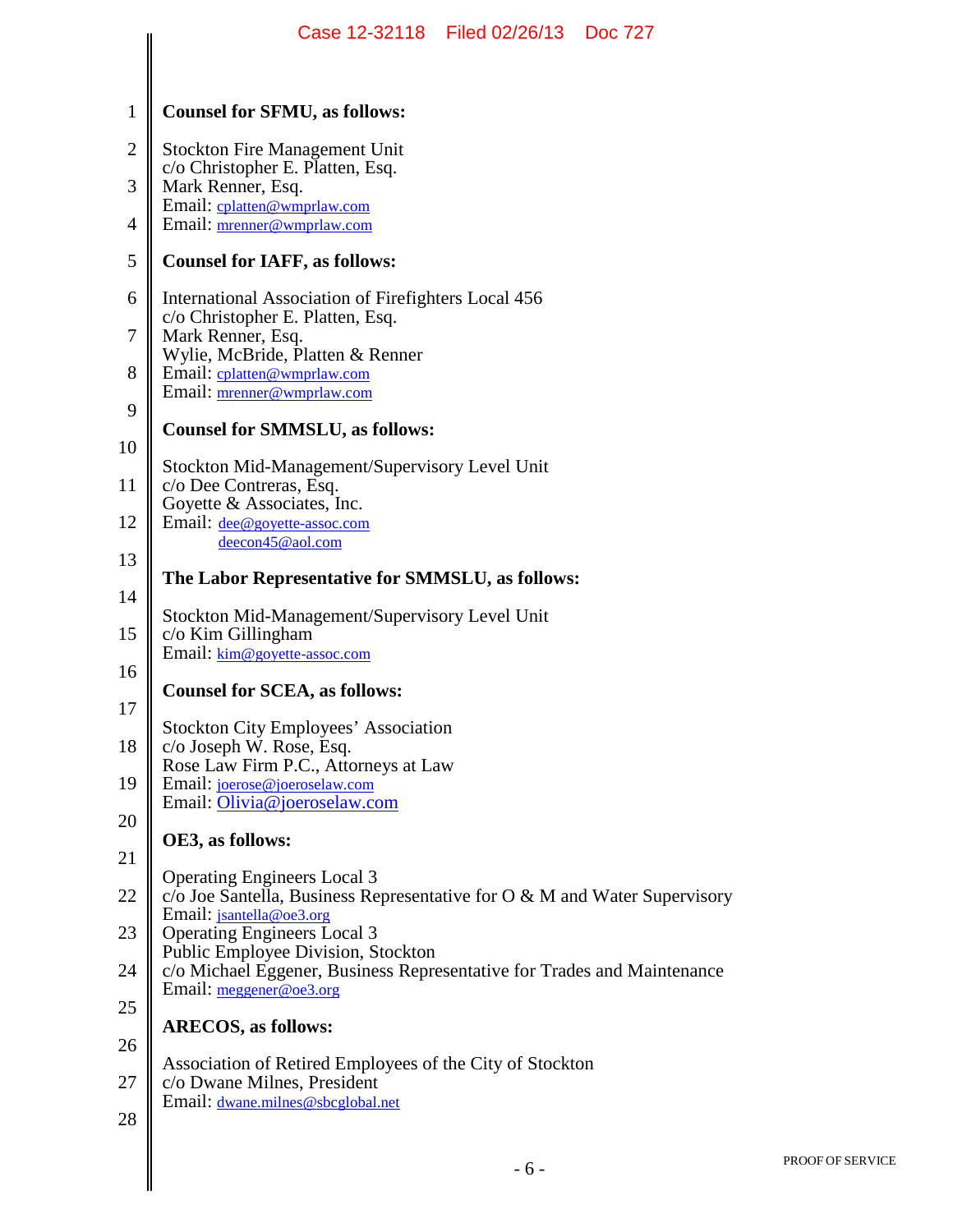|    | Case 12-32118   Filed 02/26/13   Doc 727                                           |
|----|------------------------------------------------------------------------------------|
|    |                                                                                    |
| 1  | Steven Felderstein, Esq.<br>Jake Rios, Esq.                                        |
| 2  | Jennifer Niemann, Esq.<br>Felderstein Fitzgerald Willoughby & Pascuzzi LLP         |
| 3  | Email: sfelderstein@ffwplaw.com<br>Email: <i>jrios@ffwplaw.com</i>                 |
| 4  | Email: jniemann@ffwplaw.com                                                        |
| 5  | <b>Franklin Advisers, as follows:</b>                                              |
| 6  | Franklin Advisers, Inc.<br>c/o J. Matthew Gowdy, Esq., Associate General Counsel   |
| 7  | Piret Loone, Esq.<br>One Franklin Parkway                                          |
| 8  | Email: mgowdy@frk.com<br>Email: ploone@frk.com                                     |
| 9  | <b>Counsel for Franklin Advisers, Inc. as follows:</b>                             |
| 10 | Franklin Advisers, Inc.                                                            |
| 11 | c/o Jones Day<br>James O. Johnston, Esq.                                           |
| 12 | Joshua D. Morse, Esq.                                                              |
| 13 | Email: <i>jmorse@jonesday.com</i><br>Email: jjohnston@jonesday.com                 |
| 14 | <b>Counsel for HUD, as follows:</b>                                                |
| 15 | United States Department of Housing and Urban Development                          |
| 16 | c/o Matthew J. Troy, Esq.<br>Email: matthew.troy@usdoj.gov                         |
| 17 | <b>Counsel for HJTA, as follows:</b>                                               |
| 18 | Howard Jarvis Taxpayers Association                                                |
| 19 | c/o Patrick Samsell<br>c/o James Watson                                            |
| 20 | Email: patsamsell@patsamsell.com                                                   |
| 21 | Counsel for the PJC, as follows:                                                   |
| 22 | <b>Price Judgment Creditors</b><br>c/o Hilton S. Williams, Esq.                    |
| 23 | Thomas A. Counts, Esq.<br>Paul Hastings LLP                                        |
| 24 | Email: hiltonwilliams@paulhastings.com<br>Email: <u>tomcounts@paulhastings.com</u> |
| 25 | Price Judgment Creditors                                                           |
| 26 | c/o Kristina Burrows, Esq.<br>California Rural Legal Assistance, Inc.              |
| 27 | Email: kburrows@crla.org                                                           |
| 28 | <b>Price Judgment Creditors</b><br>c/o Deborah A. Collins, Esq.                    |
|    | $-7-$                                                                              |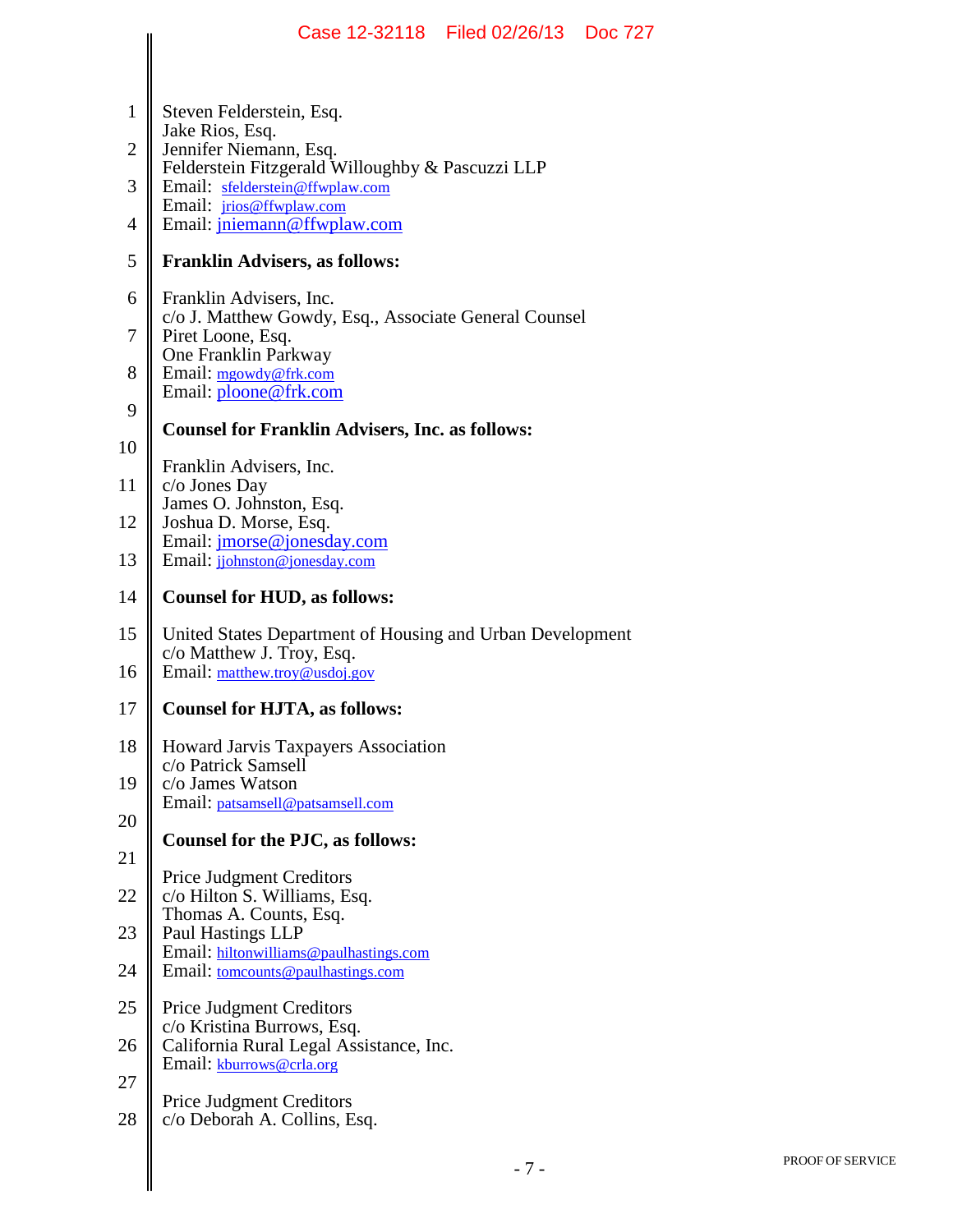|                | Case 12-32118 Filed 02/26/13 Doc 727                                                                       |
|----------------|------------------------------------------------------------------------------------------------------------|
|                |                                                                                                            |
| $\mathbf{1}$   | California Affordable Housing Law Project of the Public Interest Law Project<br>Email: dcollins@pilpca.org |
| $\overline{2}$ | <b>Price Judgment Creditors</b>                                                                            |
| 3<br>4         | c/o S. Lynn Martinez, Esq.<br>Western Center on Law & Poverty<br>Email: slmartinez@wclp.org                |
| 5              | shaffner@wclp.org<br><b>Attorneys for Kemper Sports Management, Inc.</b>                                   |
| 6              | c/o Scott H. Olson, Esq.<br>Jason J. DeJonker (Pro Hac Vice pending)                                       |
| 7              | Seyfarth Shaw LLP<br>Email: solson@seyfarth.com                                                            |
| 8              | Email: jdejonker@seyfarth.com                                                                              |
| 9              | Guy S. Neal, Esq.<br><b>Sidley Austin LLP</b>                                                              |
| 10             | Email: gneal@sidley.com<br>Neal.Lutterman<br>City of Stockton                                              |
| 11             | Email: Neal.Lutterman@stocktongov.com                                                                      |
| 12             | <b>Department of Boating and Waterways:</b><br>c/o Deputy Attorney General Jeremiah D. Blair               |
| 13             | Department of Justice<br>Office of the Attorney General                                                    |
| 14             | Email: <i>Jerry.Blair@doj.ca.gov</i>                                                                       |
| 15<br>16       | <b>Attorneys for Marina Towers LLC</b><br>William A. Van Roo, P.C.<br>c/o William A. Van Roo               |
| 17             | Email: vanroolaw@gmail.com                                                                                 |
| 18             | United States Securities & Exchange Commission<br>c/o Sarah D. Moyed                                       |
| 19             | Email: MoyedS@sec.gov                                                                                      |
| 20             | <b>Banc of America Public Capital Corp.</b><br>c/o Geraldine A. Freeman, Esq.                              |
| 21             | Michael M. Lauter, Esq.<br>Sheppard, Mullin, Richter & Hampton LLP                                         |
| 22             | Email: gfreeman@sheppardmullin.com<br>mlauter@sheppardmullin.com                                           |
| 23             | <b>California Department of Boating and Waterways</b><br>c/o Kamala D. Harris, Esq.                        |
| 24             | Sara J. Russell, Esq.<br>Jeremiah D. Blair, Esq.                                                           |
| 25             | <b>Deputy Attorney General</b><br>Email: <i>Jerry.Blair@doj.ca.gov</i>                                     |
| 26             | <b>Creditor Bank of Stockton</b>                                                                           |
| 27<br>28       | $c$ /o Ulrich & Ramsey<br>Bruce E. Ramsey<br>ramseylaw@sbcglobal.net                                       |
|                |                                                                                                            |
|                | $-8-$                                                                                                      |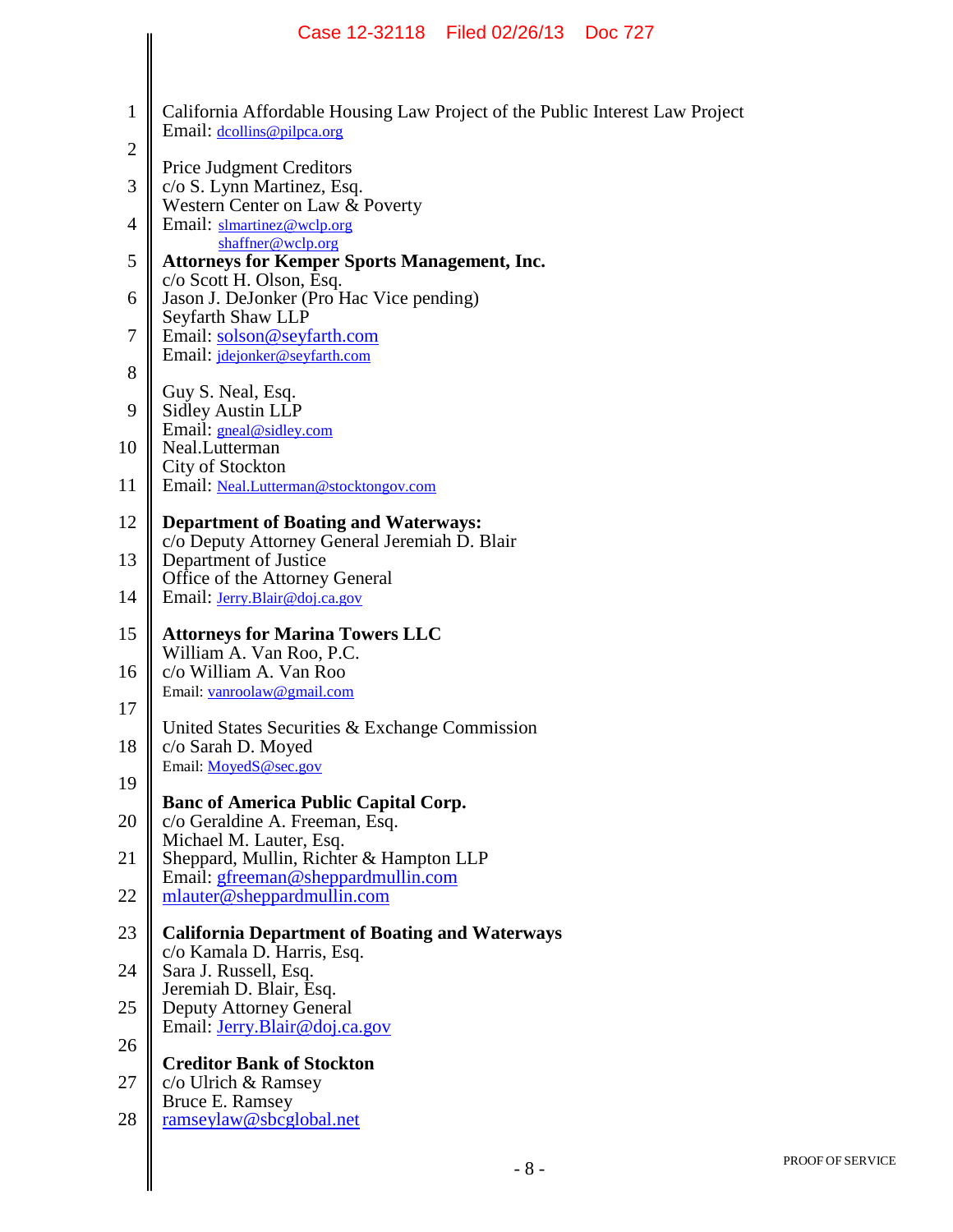|                |                                                                           | Case 12-32118 Filed 02/26/13 Doc 727 |  |
|----------------|---------------------------------------------------------------------------|--------------------------------------|--|
| 1              | <b>Walter Wilhelm Law Group</b><br>c/o Riley C. Walter, Esq.              |                                      |  |
| $\overline{2}$ | rileywalter@w2lg.com                                                      |                                      |  |
| 3              | Key Government Finance, Inc.<br>c/o Hanson Bridgett LLP                   |                                      |  |
| 4              | Jordan A. Lavinsky<br>jlavinsky@hansonbridgett.com                        |                                      |  |
| 5              | John A. Vos Law Firm                                                      |                                      |  |
| 6              | c/o John A. Vos<br>Email: voslaw@aol.com                                  |                                      |  |
| 7              | Stockton Professional Firefighters – Local 456 and                        |                                      |  |
| 8              | <b>Operating Engineers Local No. 3</b><br>c/o John T. Hansen, Esq.        |                                      |  |
| 9              | Email: jhansenlaw101@gmail.com                                            |                                      |  |
| 10             | C.C. Myers, Inc.<br>c/o Walter R. Dahl                                    |                                      |  |
| 11             | <b>Candy Dahl</b><br>Andrew Bria n Reisinger                              |                                      |  |
| 12             | Dahl & Dahl<br>Email: wdahl@DahlLaw.net                                   |                                      |  |
| 13             | cdahl@DahlLaw.net<br>abreisinger@DahlLaw.net                              |                                      |  |
| 14             | <b>Attorneys for Creditor Stockton City Center 16, LLC,</b>               |                                      |  |
| 15             | a California limited liability company<br>c/o Nancy Hotchkiss, Esq.       |                                      |  |
| 16             | c/o David W. Creeggan, Esq.<br>Email: nhotchkiss@trainorfairbook.com      |                                      |  |
| 17             | Email: dcreeggam@trainorfairbrook.com                                     |                                      |  |
| 18             | <b>Attorneys for Creditor Cynthia Gail Boyd</b><br>c/o Richard Kwun       |                                      |  |
| 19             | The Law Offices of Bowman & Associates<br>Email: rkwun@bowmanandassoc.com |                                      |  |
| 20             | <b>Attorneys for Ronald Hittle</b>                                        |                                      |  |
| 21             | c/o Mark S. Adams<br>c/o Dennis S. Lucey                                  |                                      |  |
| 22             | Law Offices of Mayall Hurley<br>Email: MAdams@Mayallw.com                 |                                      |  |
| 23             | Email: DLucey@Mayallaw.com                                                |                                      |  |
| 24             | Joseph P. Buchman<br>Email: jbuchman@bwslaw.com                           |                                      |  |
| 25             | Dean G. Rallis Jr.                                                        |                                      |  |
| 26             | Email: drallis@sulmeyerlaw.com                                            |                                      |  |
| 27             |                                                                           |                                      |  |
| 28             |                                                                           |                                      |  |
|                |                                                                           | $-9-$                                |  |
|                |                                                                           |                                      |  |